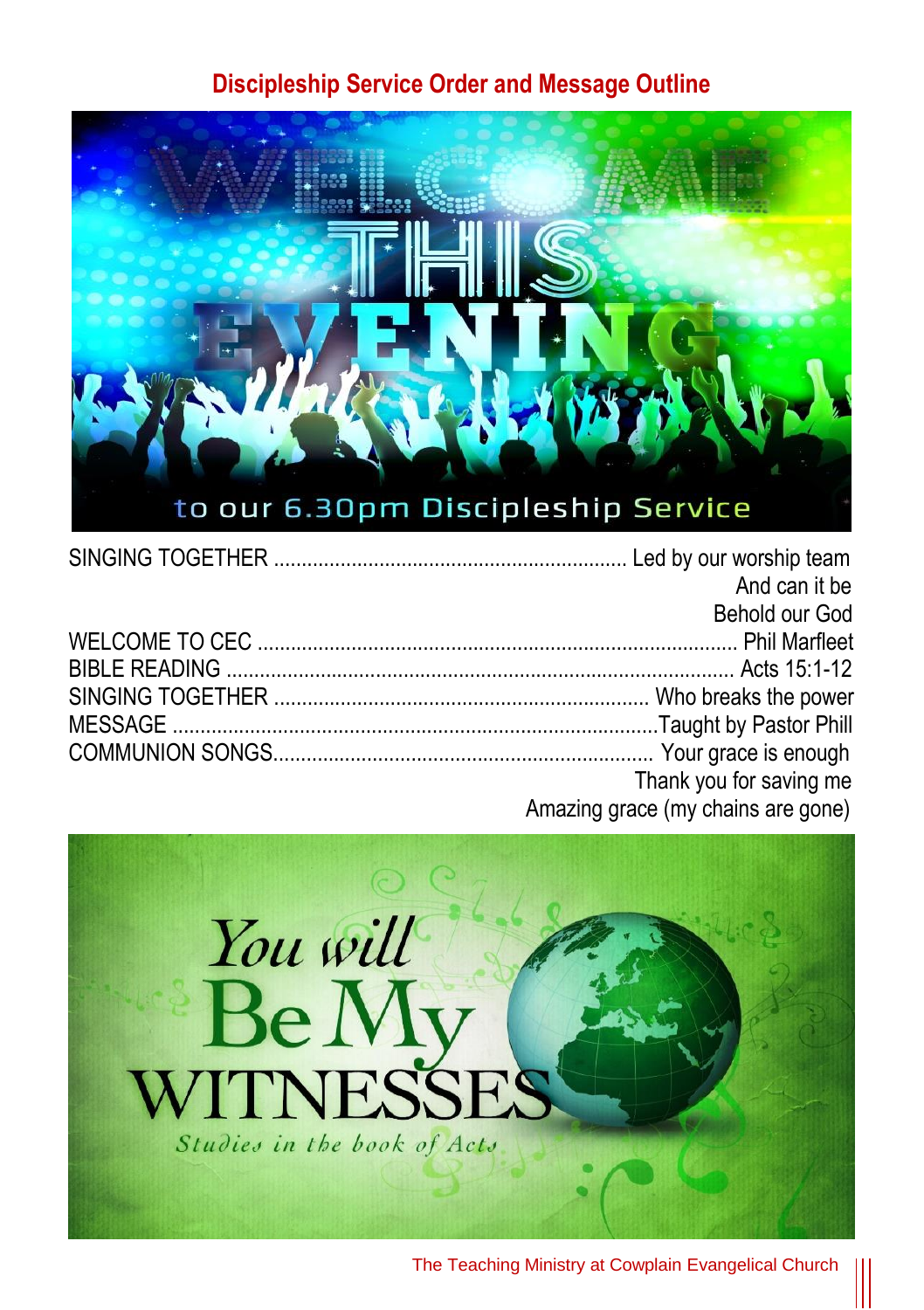## **You will be my witnesses #40 Grace alone: Part 1 Acts 15:1-12**

## **Introduction**

Acts 14:28

**1. The \_\_\_\_\_\_\_\_\_\_\_\_\_\_\_\_\_\_\_\_\_\_\_ in the church.** Acts  $15:1$ 

2 Peter 2:1

The Teaching Ministry at Cowplain Evangelical Church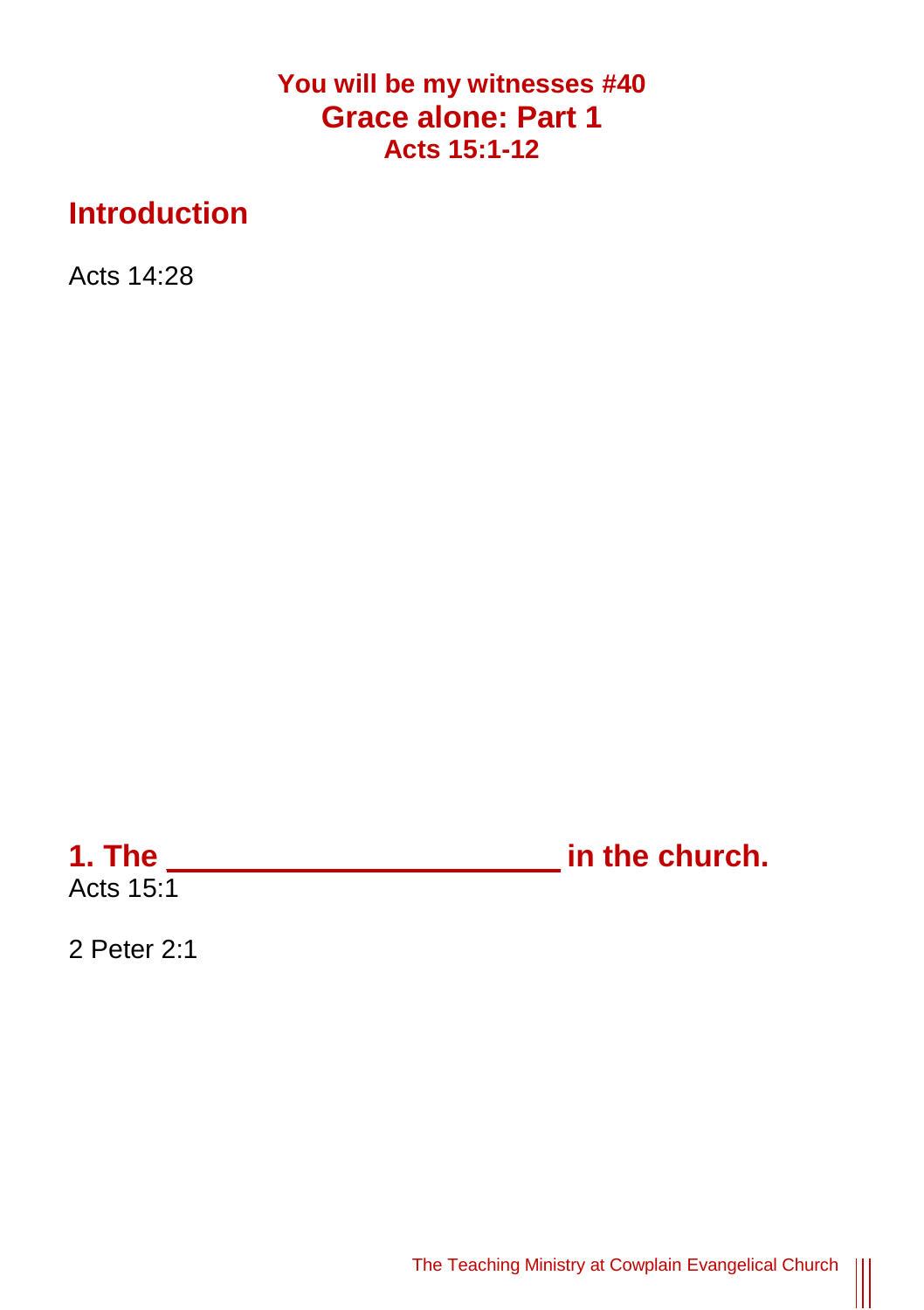Galatians 5:1

Galatians 2:16

Galatians 3:11

Galatians 5:6

Galatians 2:21

Acts 15:2

Acts 15:3

Acts 15:4

Acts 15:5

**2. The \_\_\_\_\_\_\_\_\_\_\_\_\_\_\_\_\_\_\_\_\_\_\_ in the church.** Acts 15:6

Acts 15:7

## **1. Salvation by grace is proven by past \_\_\_\_\_\_\_\_\_\_\_\_\_\_\_\_\_\_\_.**

Acts 15:7